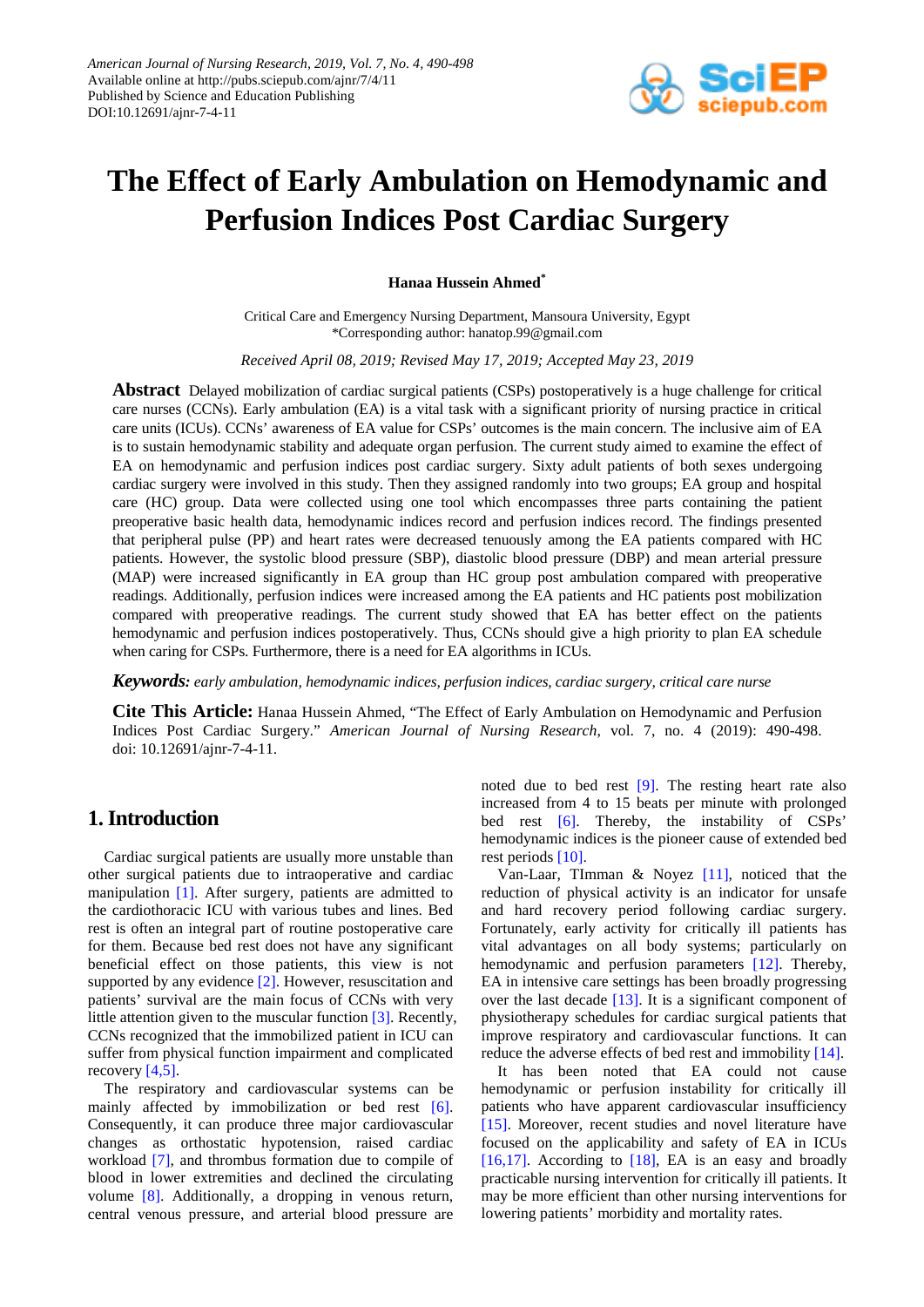Early ambulation has currently been advanced by CCN as a member of health care team as reported by [\[19\].](#page-7-16) Early ambulation following cardiac surgery in ICUs is recently an interesting and attractive field for nurses [\[20\].](#page-7-17) It is a recurrent pivotal nursing activity that often performed in critical care setting [\[10\].](#page-7-8) Thus, EA for CSPs is a significant integral part of CCNs tasks [\[21\].](#page-7-18) 

Hemodynamic indices are an entire part of diagnosis and management of critically ill patients. It provides fundamental data about the cardiovascular function and efficacy of treatment [\[22\].](#page-7-19) Additionally, it provides enrich reflecting data about the early circulatory system changes [\[23\].](#page-7-20) The main vital hemodynamic indices involve PP and heart rates, systolic, diastolic and mean arterial pressures [\[24\].](#page-7-21) Perfusion indices encompass central venous pressure (CVP), body temperature and capillary refill.

#### **1.1. Significance of the Study**

Delayed mobilization of CSPs postoperatively is a huge challenge for CCNs. In the setting of the current study, there are numerous reasons for this delay such as fear of dislodged tubes or catheters, patient's falling and limited resources for monitoring during ambulation. Lack of nursing awareness about the multiple beneficial effects of early ambulation for patients and resources is another significant issue. All these factors can lead to delay in patient's ambulation and prolong length of ICU stay post cardiac surgery. Broaden research on early mobilization for critically ill patients were carried out. The majority of them examined the effectiveness of EA on mechanically ventilated patients and other large surgeries but limited studies have evaluated its main effects on improving CSPs' hemodynamic and perfusion indices. However, the studies that investigated this area in Egypt are very limited considering the significance of this topic in relation to critical care nursing practice. Thus, this study was conducted to address this issue.

#### **1.2. Aim of the Study**

The current study aimed to examine the effect of early ambulation on hemodynamic and perfusion indices post cardiac surgery.

#### **1.3. Research Hypothesis**

Patients who are ambulated early after cardiac surgery will have better hemodynamic and perfusion indices than patients who are not.

## **2. Subjects and Methods**

### **2.1. Research Design**

A quasi experimental study was used to collect information regarding cardiac surgical patient's hemodynamic and perfusion indices pre and postoperatively in relation to patient's mobilization.

#### **2.2. Research Subjects**

A convenience sample of 60 adult patients of both sexes undergoing cardiac surgery was included in the study. Patients with cardiovascular respiratory functions stability were enrolled in the study. Patients were excluded from the study if receiving high inotrope titration after 4 hours of operation, having delayed ventilation weaning (more than 6 hours postoperatively) or on opiate sedation. Patients who have activity intolerance, liability of bleeding, fluid and electrolytes imbalance and/or fever were also excluded from the study.

The sample size was estimated by PASS software version 11. In previous study by [\[25\],](#page-7-22) a significant improvement in all cardiovascular parameters was detected with early activity postoperatively including hospital stay (44.95±13.99 versus 122.49±50.99). Group sample sizes of 15 and 15 achieve 99% power to detect a difference of -77.5 between the null hypothesis that both group's means are 45.0 and the alternative hypothesis of group 2 is 122.5 with estimated group standard deviations of 14.0 and 51.0 and significance level (alpha) of 0.01000 using a two-sided two-sample t-test. Then the sample was assigned randomly into two groups: '30' patients as an EA group and '30' patients as HC group.

#### **2.3. Setting**

The research was conducted in Cardiothoracic Surgical ICU of Mansoura Main University Hospital. The unit contains 7 beds and each bed is equipped with the essential technologies required for monitoring and management. According to the unit records, during 2018, the patients flow was 6 cases per week. The nurse-patient ratio is 1:2.

## **2.4. Ethical Considerations**

Ethical approval was gained from the Research Ethics Committee of Faculty of Nursing, Mansoura University. Further approval was granted from the manager of Mansoura Main University Hospital. An informed consent was obtained from the patient or the First Kin who accepted to participate in the study after giving them complete information about the nature of the study. The patients were doubtless that their participation in the study was voluntary and that they had the right to accept or refuse to take part in the study without any effect on their care or treatment. They were also assured that they can withdraw at any time from the study. Additionally, they were informed that their personal information would be kept confidential and they would not be identified.

#### **2.5. Instrument**

Data were collected using one tool "the early ambulation sheet for cardiac surgical patients" that was developed by the researcher based on the related recent literature [\[2,23,26-32\].](#page-7-1) It consisted of three parts. Part one is concerned with the patient's preoperative basic health data such as age, gender, occupation and type of surgery. Part two involved the hemodynamic indices record includes 5 main indicators as PP rate, heart rate, SBP, DBP, and MAP. The last part included the perfusion indices record that composed of 3 main indicators as CVP, body temperature and capillary refill. Content validity of the tool was examined by 7 experts from critical care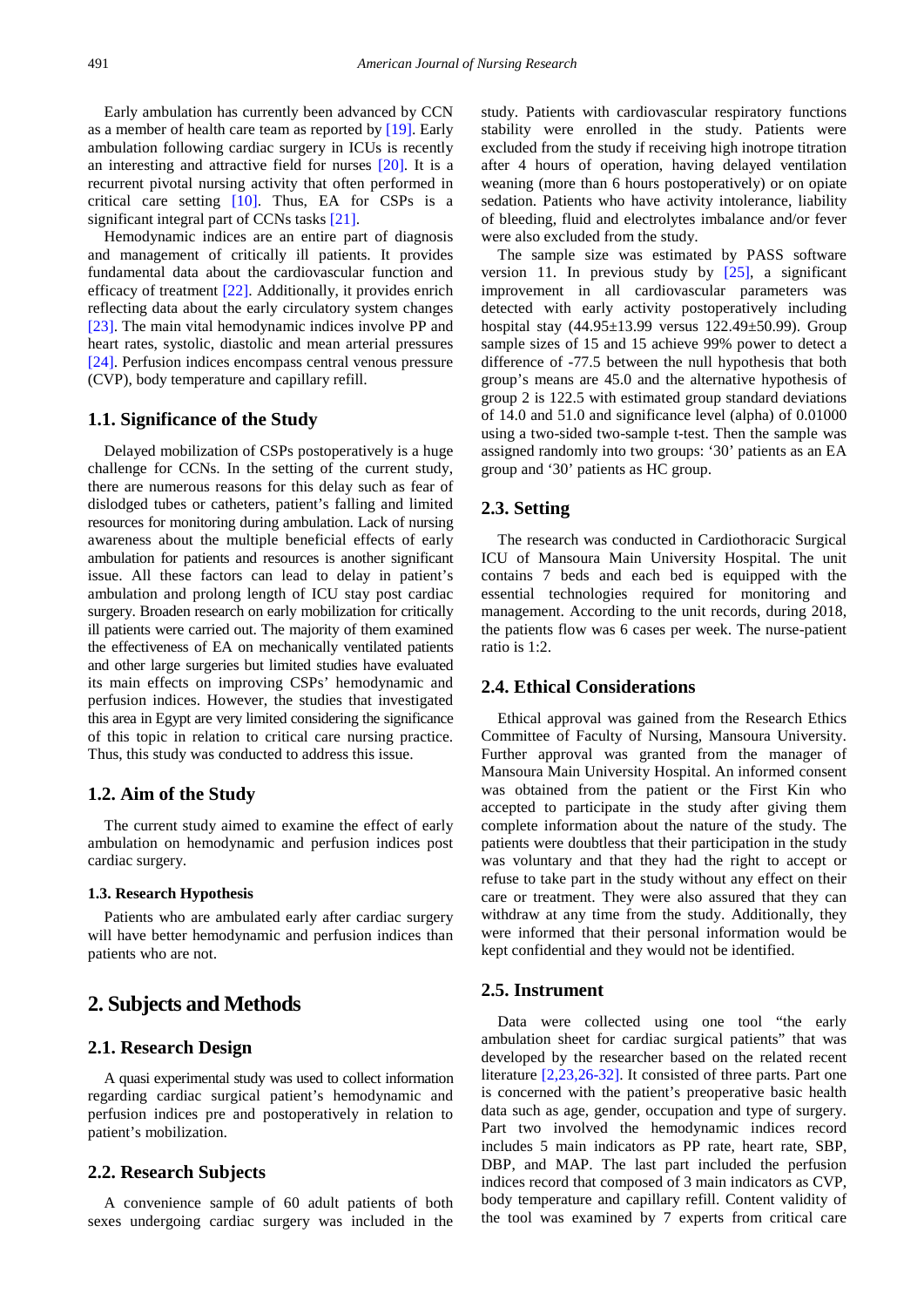and emergency nursing department and cardiothoracic surgeons, Faculty of Medicine, Mansoura University. A pilot study was carried out on 6 patients to review the feasibility and applicability of the tool. Modifications were done accordingly. The pilot study participants were eliminated from the study sample.

#### **2.6. Data Collection**

Data were collected from January to April 2018. The patient's basic health data was obtained once preoperatively for both groups using part 1. The EA group was instructed and trained about the ambulation attempts and schedule preoperatively [\(Figure 1\)](#page-2-0). The hemodynamic (part 2) and perfusion (part 3) indices were monitored and recorded as a base data preoperatively except CVP for both groups. According to the unit protocol, all patients were weaned and extubated within 6 hours postoperatively. After extubation, the EA patients were instructed to wear chest belt before initiating mobilization for supporting their wound. Then they encouraged performing ambulation attempts [\(Figure 1\)](#page-2-0). However, the HC group received the routine hospital care. Postoperatively hemodynamic and perfusion indices were monitored pre and post each ambulation attempt for both groups on the day of surgery. Each ambulation attempt was taken from 5 to 10 minutes. The indices were recorded before any ambulation attempt while the patient was on supine position. Post ambulation attempt, the patient rested for 5 minutes then the hemodynamic and perfusion indices were monitored.

<span id="page-2-0"></span>

**Figure 1.** Flow chart of the ambulation attempts

#### **2.7. Data Analysis**

Data were entered and analyzed using the Statistical Packaged for Social Science (SPSS) software version 25.0. Nominal data were described by frequency and percent. Ordinal data were expressed as median and interquartile range (IQR). However, quantitative data were described as means and standard deviations. Qualitative data were compared by Chi-Square test. The statistical analysis was performed using two-tailed Student's t-test for independent variables that are normally distributed. But

the non-parametric alternative Mann-Whitney U-test was used to compare quantitative data between two groups. Analysis of variance for repeated measurements was used and followed by Mauchly's test of sphericity (greenhousegeisser/sphericity assumed) and pairwise Student's t-tests to adjustment for multiple comparisons. For any of the used tests, results were considered as statistically significant if p value  $\leq$  0.050. Appropriate charts were used to graphically present the results whenever needed.

## **3. Results**

[Table 1](#page-2-1) depicts patient's basic health data. The median age value was almost 29 in both groups. More than half of studied patients were males in both groups (56.7% and 53.3% respectively). A considerable percent of EA group were employed (60%). The most common type of surgery in EA group was mitral valve and double valve replacement (30% for all) and mitral valve replacement for HC group (36.7%). The differences between both groups concerning the age, gender, occupation, and type of surgery were statistically not significant.

<span id="page-2-1"></span>

|                          | <b>Early ambulation Hospital care</b> |                 | <b>Significance test</b> |       |  |  |  |  |
|--------------------------|---------------------------------------|-----------------|--------------------------|-------|--|--|--|--|
| <b>Basic health data</b> | $(n = 30)$                            | $(n = 30)$      | $\chi^2$                 | p     |  |  |  |  |
| Gender                   |                                       |                 |                          |       |  |  |  |  |
| $\bullet$ Male           | 17(56.7)                              | 16(53.3)        | 0.067                    | 0.795 |  |  |  |  |
| • Female                 | 13 (43.3)                             |                 |                          |       |  |  |  |  |
| Occupation               |                                       |                 |                          |       |  |  |  |  |
| • Employee               | 18 (60)                               | 14 (46.7)       | 1.071                    | 0.301 |  |  |  |  |
| • Unemployed             | 12 (40)                               | 16(53.3)        |                          |       |  |  |  |  |
| <b>Type of surgery</b>   |                                       |                 |                          |       |  |  |  |  |
| $\bullet$ MVR            | 9(30)                                 | 11 (36.7)       |                          |       |  |  |  |  |
| $\bullet$ AVR            | 7(23.3)                               | 9(30)           |                          |       |  |  |  |  |
| $\bullet$ DVR            | 9(30)                                 | 5(16.7)         | 1.99                     | 0.782 |  |  |  |  |
| $\bullet$ CABG           | 2(6.7)                                | 3(10)           |                          |       |  |  |  |  |
| $\cdot$ CR               | 3(10)                                 | 2(6.7)          |                          |       |  |  |  |  |
| Age                      |                                       |                 | z value                  |       |  |  |  |  |
| Median (IQR)             | $28.5(21.8 - 37.3)$                   | $29(22.8 - 41)$ | $-0.326$                 | 0.745 |  |  |  |  |

**Table 1. Patient's basic health data**

Data are expressed as frequency (%) unless otherwise stated

MVR: Mitral Valve Replacement, AVR: Aortic Valve Replacement, CR: Congenital Repair, DVR: Double Valve Replacement, CABG: Coronary Artery Bypass Graft, z: Mann-Whitney,  $\chi^2$ : Chi-square test, *p* is significant if  $\leq 0.05$ .

[Table 2](#page-3-0) compares the EA group and the HC group regarding patient's preoperative hemodynamic and perfusion indices. The data revealed that no statistical significant difference was detected between the two groups in relation to PP and heart rates, SBP, DBP and MAP. On the same line, the findings showed no statistically significant difference between EA and HC groups regarding capillary refill. Most of EA patients (56.7%) had delayed capillary refill time, while the same percentage of HC patients was within normal time. On the contrary, the body temperature slightly rises in EA group  $(36.82 \pm 0.18)$  than the HC group  $(36.62 \pm 0.38)$  with statistical significant difference between both groups  $(p= 0.026)$ .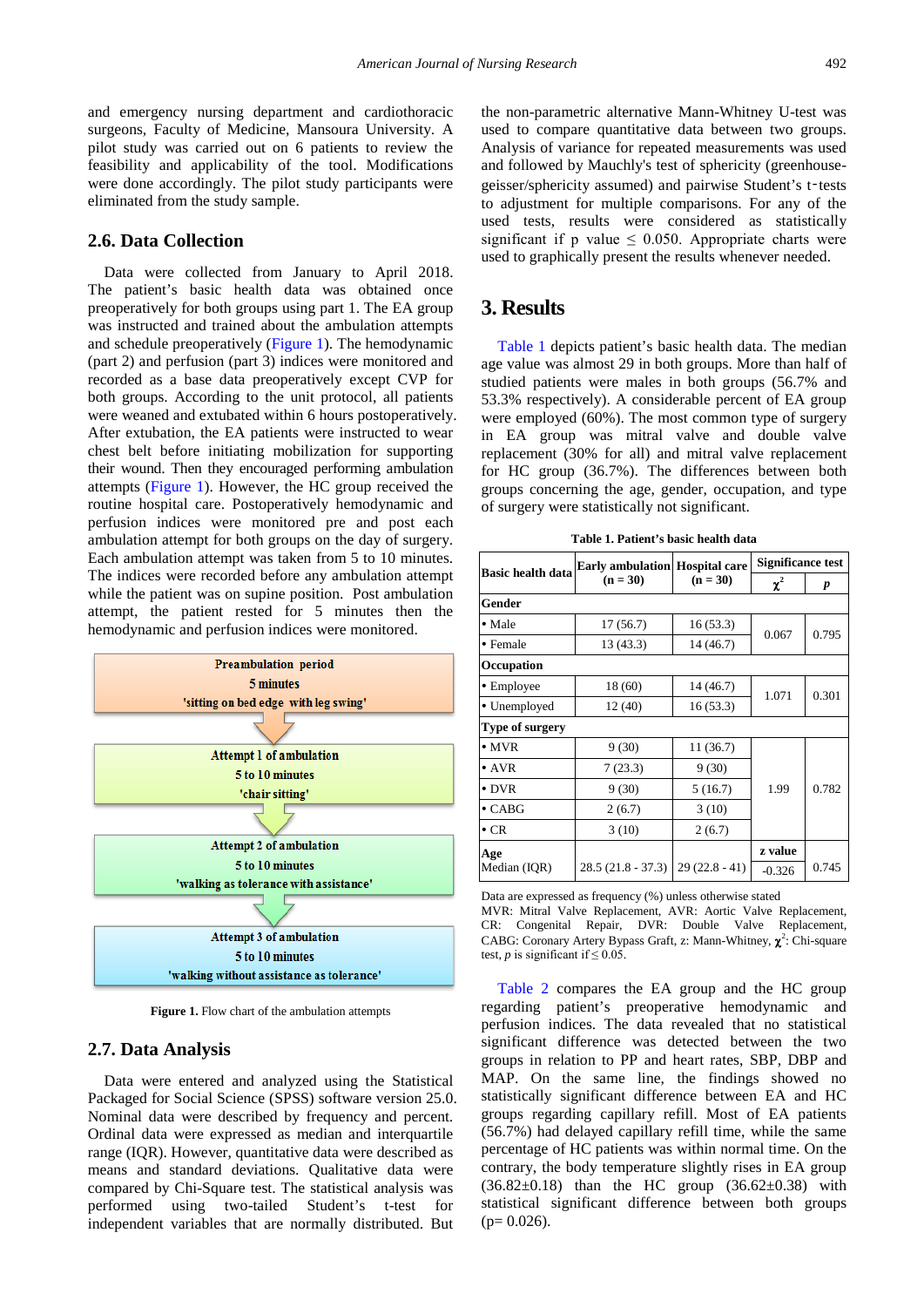<span id="page-3-0"></span>

| <b>Preoperative</b>                 | <b>Early</b> ambulation  | <b>Hospital care</b>     | <b>Significance</b><br>test |       |  |  |  |  |  |  |
|-------------------------------------|--------------------------|--------------------------|-----------------------------|-------|--|--|--|--|--|--|
| indices<br>$(n = 30)$<br>$(n = 30)$ |                          |                          | z value                     | p     |  |  |  |  |  |  |
| Hemodynamic                         |                          |                          |                             |       |  |  |  |  |  |  |
| $\bullet$ PPR                       | $70.13 \pm 11.91$ (66.5) | $74.37 \pm 10.76(73)$    | $-1.271$                    | 0.204 |  |  |  |  |  |  |
| $\cdot$ HR                          | $87.50 \pm 9.84$ (89.5)  | $88.30\pm9.18(90)$       | $-0.267$                    | 0.790 |  |  |  |  |  |  |
| $\cdot$ SBP                         | $122.67 \pm 14.12$ (120) | $121.00 \pm 18.30$ (120) | $-0.678$                    | 0.498 |  |  |  |  |  |  |
| $\bullet$ DBP                       | $76.00 \pm 11.32(75)$    | $75.83 \pm 16.76(70)$    | $-0.365$                    | 0.715 |  |  |  |  |  |  |
| $\bullet$ MBP                       | $91.55 \pm 10.56$ (88.3) | $40.88 \pm 15.20$ (68.3) | $-0.573$                    | 0.567 |  |  |  |  |  |  |
| Perfusion                           |                          |                          |                             |       |  |  |  |  |  |  |
| $\bullet$ Temp                      | $36.82 \pm 0.18$ (36.9)  | $36.62 \pm 0.38$ (36.7)  | $-2.223$                    | 0.026 |  |  |  |  |  |  |
| • Capillary refill: frequency (%)   | $\chi^2$                 |                          |                             |       |  |  |  |  |  |  |
| - Normal                            | 13 (43.3)                | 17(56.7)                 | 1.067                       | 0.302 |  |  |  |  |  |  |
| Delayed                             | 17(56.7)                 | 13 (43.3)                |                             |       |  |  |  |  |  |  |

**Table 2. Comparison between early ambulation and hospital care groups as regards the preoperative indices**

Data are expressed as mean  $\pm$  standard deviation (median) unless otherwise stated, PPR: Peripheral pulse rate, HR: Heart rate, SBP: Systolic blood pressure, DBP: Diastolic blood pressure, MBP: Mean blood pressure, Temp: Body Temperature,  $\chi^2$ : Chi-square test, SD: Standard Deviation,  $p$  is significant if  $\leq 0.05$ 

[Table 3](#page-3-1) highlights the main EA group effect regarding pre and postoperative hemodynamic and perfusion indices. The data showed significant increase in PP and heart rates over time throughout the ambulation Attempts with p value <0.0005 and 0.007 respectively. The pairwise comparison revealed significant difference between preoperative and post first and second attempts, and pre and post third attempt of ambulation. However, there was no statistical change in relation to SBP and MAP over time during the study. Conversely, DBP was significantly reduced over time with p value 0.003 and its pairwise comparison shows significant difference between preoperative and pre third attempt readings. Moreover, all perfusion indices in relation to CVP, body temperature

and normal time of capillary refill imply a significant difference over time with p value <0.0005 for all indices. Regarding pairwise comparison, CVP showed statistically significant difference between pre first attempt and pre and post third attempt readings. Whereas, capillary refill was displayed statistically significant difference between preoperative and all readings of second and third attempts of ambulation. Otherwise, body temperature pairwise comparison implies statistically significance difference between preoperative and all attempts readings except the pre third attempt of ambulation.

[Table 4](#page-5-0) illustrates the HC group pre and postoperative hemodynamic and perfusion indices. The findings showed significant rise over time in relation to PP and heart rates with p value 0.001 for all. Pairwise comparison for PP and heart rates revealed a statistically significant difference between preoperative and all postoperative readings. On the contrary, there was a significant reduction over time in relation to SBP and DBP with statistically significant difference with DBP only (p=0.001). Thereby, pairwise comparison for SBP and DBP represents significant difference between preoperative and the pre third attempt. Nevertheless, data imply a marked increase regarding MAP over time during the study period with  $p=0.013$ , and its pairwise comparison shows significant difference between preoperative and the pre third attempt readings. As regards perfusion indices such as CVP, body temperature and capillary refill, the findings indicated statistically significant difference in all indices with p value <0.0005 for all indices. The pairwise comparison of CVP showed statistically significant difference only between first and third attempts readings. Otherwise, body temperature pairwise comparison implies statistically significance difference between preoperative and all postoperative readings. It was noted that capillary refill was delayed in most HC patients until the end of the study.

<span id="page-3-1"></span>

|                                   | Early ambulation group $(n = 30)$ |                   |                   |                    |                    |                   |                   | <b>Significance test</b> |                  |          |
|-----------------------------------|-----------------------------------|-------------------|-------------------|--------------------|--------------------|-------------------|-------------------|--------------------------|------------------|----------|
| <b>Indices</b>                    | Preoperative                      | <b>Attempt 1</b>  |                   | Attempt 2          |                    | Attempt 3         |                   |                          |                  |          |
|                                   |                                   | Pre               | Post              | Pre                | Post               | Pre               | Post              | F                        | $\boldsymbol{p}$ | $\eta^2$ |
| Hemodynamic                       |                                   |                   |                   |                    |                    |                   |                   |                          |                  |          |
| $\cdot$ PPR                       | 70.13±11.91                       | $77.76 \pm 9.44$  | $78.56 \pm 8.31$  | $79.2 + 9.77$      | $79.66 \pm 8.18$   | $80.53 + 9.46$    | $82.9 \pm 9.8$    | 8.313                    | < 0.0005         |          |
| Pairwise                          | a                                 | a, b              | h                 | h                  | <sub>b</sub>       | <sub>b</sub>      | h                 |                          |                  | 0.222    |
| $\cdot$ HR                        | $87.5 \pm 9.84$                   | $92.8 \pm 12.43$  | $96.53 \pm 12.25$ | $95.1 \pm 13.66$   | 95.56±12.72        | $95.7 \pm 9.27$   | $97.5 \pm 11.56$  | 3.525                    |                  | 0.108    |
| <b>Pairwise</b>                   | a                                 | a, b              | a, b              | a, b               | a, b               | a, b              | h                 |                          | 0.007            |          |
| $\cdot$ SBP                       | $122.66 \pm 14.12$                | $123.0 \pm 12.01$ | $128.5 \pm 17.86$ | $122.83 \pm 15.18$ | $120.66 \pm 15.12$ | $121.5 \pm 14.68$ | $122.5 \pm 14.66$ | 1.419                    | 0.229            | 0.046    |
| $\cdot$ DBP                       | $76.0 \pm 11.32$                  | $66.66 \pm 11.24$ | $71.33 \pm 10.58$ | $70.66 \pm 9.62$   | $71.83 \pm 9.51$   | $67.66 \pm 8.17$  | $73.83 \pm 8.47$  | 4.153                    | 0.003            | 0.125    |
| <b>Pairwise</b>                   | a                                 | a, b              | a, b              | a, b               | a, b               | b                 | a                 |                          |                  |          |
| $\bullet$ MBP                     | $91.55 \pm 10.56$                 | $85.44 \pm 9.45$  | $90.38 \pm 11.93$ | 88.05±10.32        | 88.11±9.90         | $85.61 \pm 8.40$  | $90.05 \pm 9.43$  | 2.416                    | 0.054            | 0.076    |
| <b>Perfusion</b>                  |                                   |                   |                   |                    |                    |                   |                   |                          |                  |          |
| $\cdot$ CVP                       |                                   | $8.77 \pm 2.62$   | $9.17 \pm 3.11$   | $9.33 \pm 2.55$    | $9.90 \pm 2.44$    | $10.57 \pm 1.89$  | $12.03 \pm 1.79$  | 13.986                   | < 0.0005         | 0.325    |
| Pairwise                          |                                   | a                 | a, b              | a, b               | a, b               | b                 | $\mathbf{c}$      |                          |                  |          |
| $\bullet$ Temp                    | $36.82 \pm 0.18$                  | $37.21 \pm 0.39$  | $37.27 \pm 0.28$  | $37.15 \pm 0.37$   | $37.22 \pm 0.33$   | $37.02 \pm 0.38$  | $37.13 \pm 0.42$  | 8.071<br>< 0.0005        |                  | 0.217    |
| <b>Pairwise</b>                   | a                                 | b, c              | h                 | b, c               | b, c               | a, c              | b, c              |                          |                  |          |
| • Capillary refill: frequency (%) |                                   |                   |                   |                    |                    |                   |                   |                          |                  |          |
| - Normal                          | 13(43.3)                          | 15(50)            | 17(56.7)          | 23(76.6)           | 27(90)             | 28(93.3)          | 29(96.7)          |                          |                  |          |
| - Delayed                         | 17(56.7)                          | 15(50)            | 13(43.3)          | 7(23.3)            | 3(10)              | 2(6.7)            | 1(3.3)            | 52.585                   | < 0.0005         |          |
| Pairwise                          | a                                 | a, c              | a, c              | b, c               | b                  | b                 | b                 |                          |                  |          |

**Table3. Main early ambulation group effect regarding pre and postoperative indices**

Data are expressed as mean  $\pm$  standard deviation unless otherwise stated

Pairwise comparisons are presented as letters pairwise with deferent letters have a statistical significant difference and pairwise with similar letters have non statistical significant difference.

F value: Mauchly's Test of Sphericity(Greenhouse Geisser/Sphericity Assumed),  $\eta^2$ : Partial Eta Squared,  $\chi^2$ : Chi-square test, SD: Standard Deviation, PPR: Peripheral pulse rate, HR: Heart rate, SBP: Systolic blood pressure, DBP: Diastolic blood pressure, MBP: Mean blood pressure, Temp: Body Temperature, CVP: Central Venous Pressure  $p$  is significant if  $\leq 0.05$ .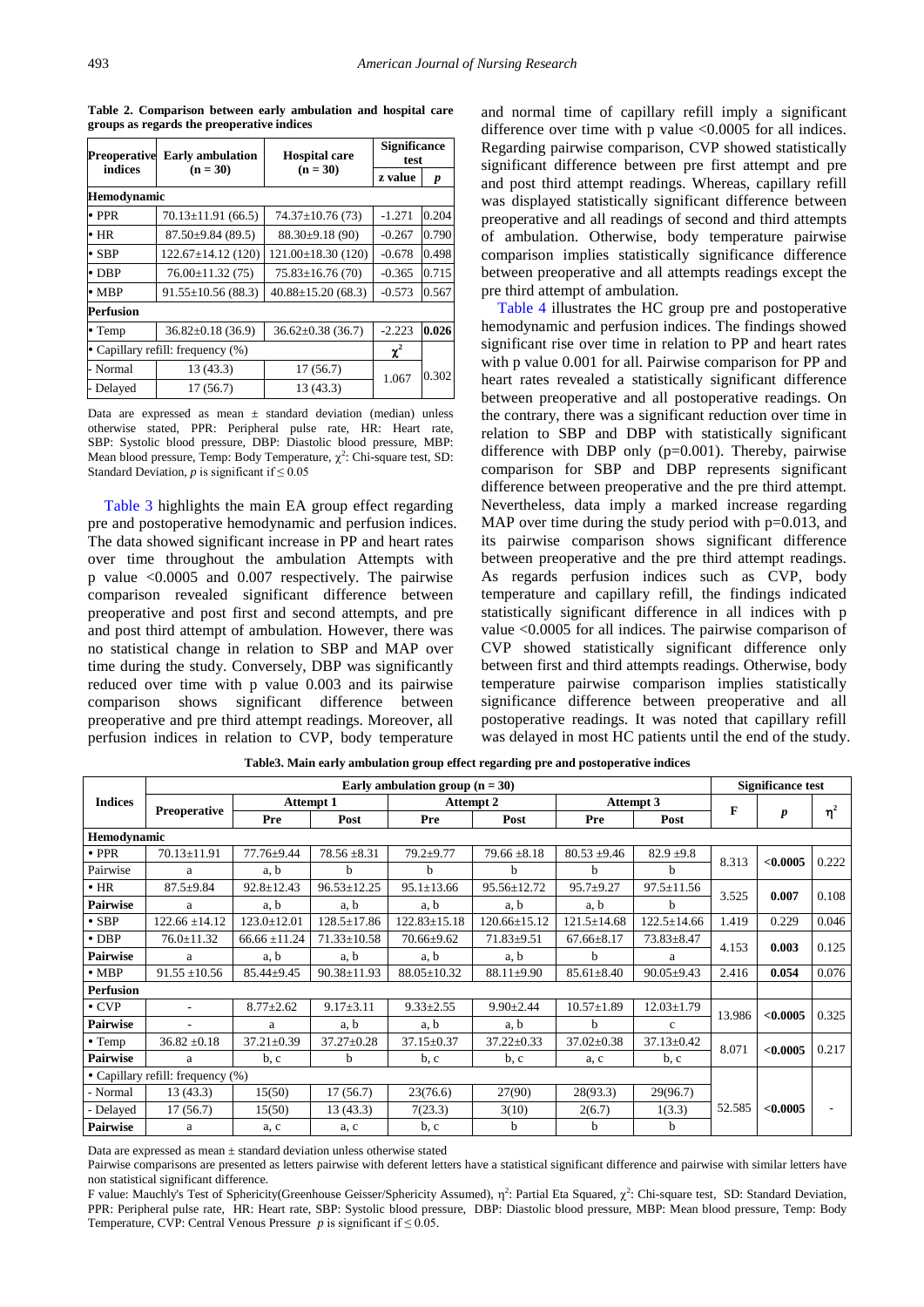Hemodynamic indices of early ambulation and hospital care groups are illustrated in [Figure 2](#page-4-0) regarding PP and heart rates, SBP, DBP and MAP pre and postoperatively. It is clear that PP and HR rates were decreased tenuously among the EA patients compared with HC patients. Otherwise, SBP, DBP and MAP were increased significantly in EA group than HC group post ambulation compared with preoperative readings.

[Figure 3](#page-5-1) represents perfusion indices of EA and HC groups regarding body temperature and CVP readings pre and postoperatively. It showed that both indices were increased among the EA patients and HC patients post mobilization compared with preoperative readings. However, CVP and body temperature were trivially increased in EA group compared with HC group.

<span id="page-4-0"></span>

**Figure2.** Comparison between pre and postoperative hemodynamic indices among groups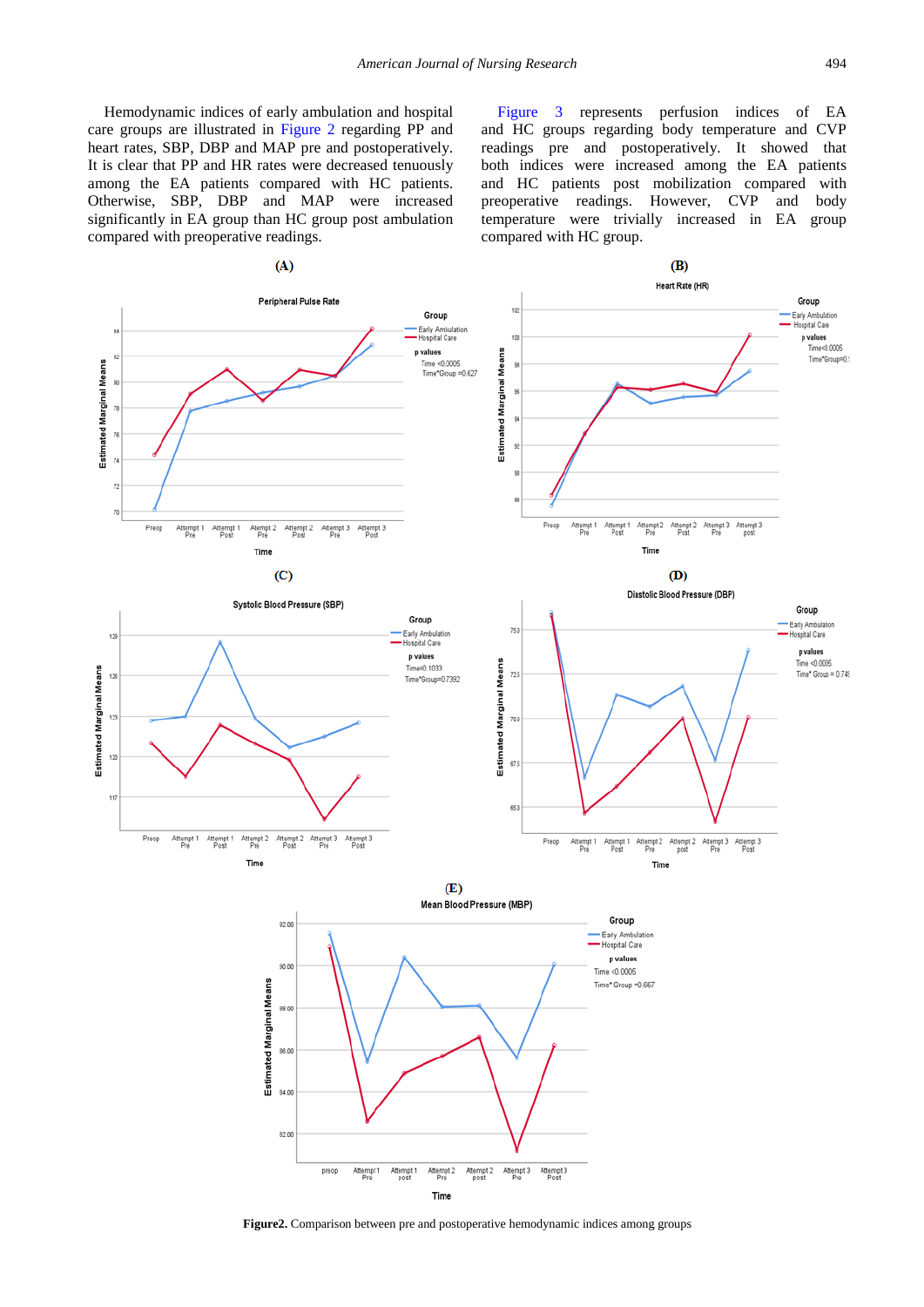<span id="page-5-0"></span>

|                                    | Hospital care group $(n = 30)$ |                   |                    |                  |                   |                    |                    | Significance test |          |          |
|------------------------------------|--------------------------------|-------------------|--------------------|------------------|-------------------|--------------------|--------------------|-------------------|----------|----------|
| <b>Indices</b>                     | Preoperative                   | <b>Attempt 1</b>  |                    | <b>Attempt 2</b> |                   | Attempt 3          |                    | F                 |          | $\eta^2$ |
|                                    |                                | Pre               | Post               | Pre              | Post              | Pre                | Post               |                   | P        |          |
| <b>Hemodynamic</b> (Mean $\pm$ SD) |                                |                   |                    |                  |                   |                    |                    |                   |          |          |
| $\cdot$ PPR                        | 74.36±10.76                    | $79.1 \pm 8.02$   | $81.0 \pm 10.97$   | $78.6 \pm 10.53$ | $80.96 \pm 10.68$ | $80.5 + 9.65$      | 84.16±11.92        | 4.826             | 0.001    | 0.142    |
| <b>Pairwise</b>                    | a                              | a, b              | a, b               | a, b             | a, b              | a, b               | h                  |                   |          |          |
| $\cdot$ HR                         | $88.3 + 9.18$                  | $92.83 \pm 11.67$ | $96.26 \pm 12.53$  | $96.1 \pm 12.49$ | $96.53 \pm 12.54$ | $95.9 \pm 8.12$    | $100.13 \pm 10.96$ | 5.120             | 0.001    | 0.150    |
| <b>Pairwise</b>                    | a                              | a, b              | a, b               | a, b             | a, b              | a, b               | h                  |                   |          |          |
| $\bullet$ SBP                      | $121 \pm 18.31$                | $118.5 + 9.75$    | $122.33 \pm 15.68$ | 120.96±12.62     | 119.76±12.91      | $115.33 \pm 11.44$ | $118.5 \pm 11.31$  | 1.049             | 0.379    | 0.034    |
| <b>Pairwise</b>                    | a, b, c                        | a, b, c           | h                  | a, b, c          | a, b, c           | $\mathbf{c}$       | a, b, c            |                   |          |          |
| $\bullet$ DBP                      | $75.83 \pm 16.76$              | $64.66 \pm 7.97$  | $66.16 \pm 9.16$   | $68.06 \pm 5.69$ | $70.0 + 8.71$     | $64.16 \pm 6.02$   | $70.06 \pm 10.89$  | 5.500             | 0.001    | 0.159    |
| <b>Pairwise</b>                    | a                              | b, c              | a, b, c            | a, b             | a, b, c           | $\mathbf{c}$       | a, b, c            |                   |          |          |
| $\bullet$ MBP                      | $40.88 \pm 15.20$              | $82.61 \pm 6.31$  | $84.88 \pm 10.01$  | $85.70 \pm 6.64$ | $86.58 + 8.43$    | $81.22 \pm 6.79$   | $86.21 \pm 9.25$   | 3.759             | 0.013    | 0.114    |
| <b>Pairwise</b>                    | a                              | a, b              | a, b               | a                | a, b              | b                  | a, b               |                   |          |          |
| Perfusion                          |                                |                   |                    |                  |                   |                    |                    |                   |          |          |
| $\cdot$ CVP                        | $\blacksquare$                 | $8.50 \pm 2.56$   | $8.80 \pm 2.61$    | $9.50 \pm 2.79$  | $9.70 \pm 3.24$   | $11.00 \pm 2.85$   | $12.33 \pm 2.80$   | 17.684            | < 0.0005 | 0.379    |
| <b>Pairwise</b>                    |                                | a                 | a                  | a, b             | a, b              | h                  | $\mathbf{c}$       |                   |          |          |
| $\bullet$ Temp                     | $36.62 \pm 0.38$               | $37.06 \pm 0.35$  | $37.14 \pm 0.38$   | $37.11 \pm 0.37$ | $37.13 \pm 0.37$  | 36.99±0.447        | $37.07 \pm 0.44$   | 7.334             | < 0.0005 | 0.201    |
| <b>Pairwise</b>                    | a                              | <sub>b</sub>      | b                  | b                | b                 | b                  | b                  |                   |          |          |
| Capillary refill: frequency (%)    |                                |                   |                    |                  |                   |                    |                    |                   |          |          |
| - Normal                           | 17(56.7)                       | 2(6.7)            | 4(13.3)            | 9(30)            | 13(43.3)          | 21(70)             | 22(73.3)           |                   |          |          |
| Delay                              | 13 (43.3)                      | 28(93.3)          | 26(86.7)           | 21(70)           | 17(56.7)          | 9(30)              | 8(26.7)            | 67.795            | < 0.0005 |          |
| Pairwise                           | b, c                           | a                 | a, d               | a, c             | b, c, d           | b                  | h                  |                   |          |          |

**Table 4. Hospital care group pre and postoperative hemodynamic and perfusion indices**

Data are expressed as mean  $\pm$  standard deviation unless otherwise stated

Pairwise comparisons are presented as letters pairwise with deferent letters have a statistical significant difference and pairwise with similar letters have non statistical significant difference.

F value: Mauchly's Test of Sphericity(Greenhouse-Geisser/Sphericity Assumed),  $\eta^2$ : Partial Eta Squared,  $\chi^2$ : Chi-square test, *p* is significant if  $\leq 0.05$ , SD: Standard Deviation, PPR: Peripheral pulse rate, HR: Heart rate, SBP: Systolic blood pressure, DBP: Diastolic blood pressure, MBP: Mean blood pressure, Temp: Body Temperature, CVP: Central Venous Pressure

<span id="page-5-1"></span>

**Figure 3.** Comparison between pre and postoperative perfusion indices among groups

# **4. Discussion**

Cardiac surgical patients often have poor cardiovascular reserve postoperatively [\[33\].](#page-7-23) Postoperative management for CSPs is a crucial and a timely manner comprehensive health approach [\[10\].](#page-7-8) EA has always been a polemic topic in caring CSPs [\[33\].](#page-7-23) Brustia [\[2\]](#page-7-1) assessed the early mobilization influencing elderly patients post abdominal aortic surgery. They displayed that early mobilization hastened patients' recovery, and improved postoperative outcomes. Stephens & Whitman [\[30\]](#page-7-24) stated that the burden hemodynamic is the key indicator during early postoperative time. EA is a challenge with a significant priority of nursing practice in the ICUs [\[34\].](#page-7-25) CCNs' awareness of EA value for CSPs' outcomes is the main concern to sustain hemodynamic stability and adequate organ perfusio[n \[10\].](#page-7-8) 

The current study depicts no statistically significant differences between EA and HC groups in relation to their basic health data and preoperative hemodynamic and perfusion indices. This exhibits the similarity of the two groups. Thereby, any variation between them can be related to the application of early ambulation schedule merely. These findings were confirmed by Ahmed et al., [\[26\],](#page-7-26) who investigated the impact of early activity on cardiac surgical patients' outcome postoperatively. Additionally, Arbane et al., [\[35\],](#page-7-27) found the same findings. Kim & Kim  $[36]$ , examined the effect of semi-fowlers position on forty laparoscopic abdominal surgery patients. They noticed that this position enhanced the postoperative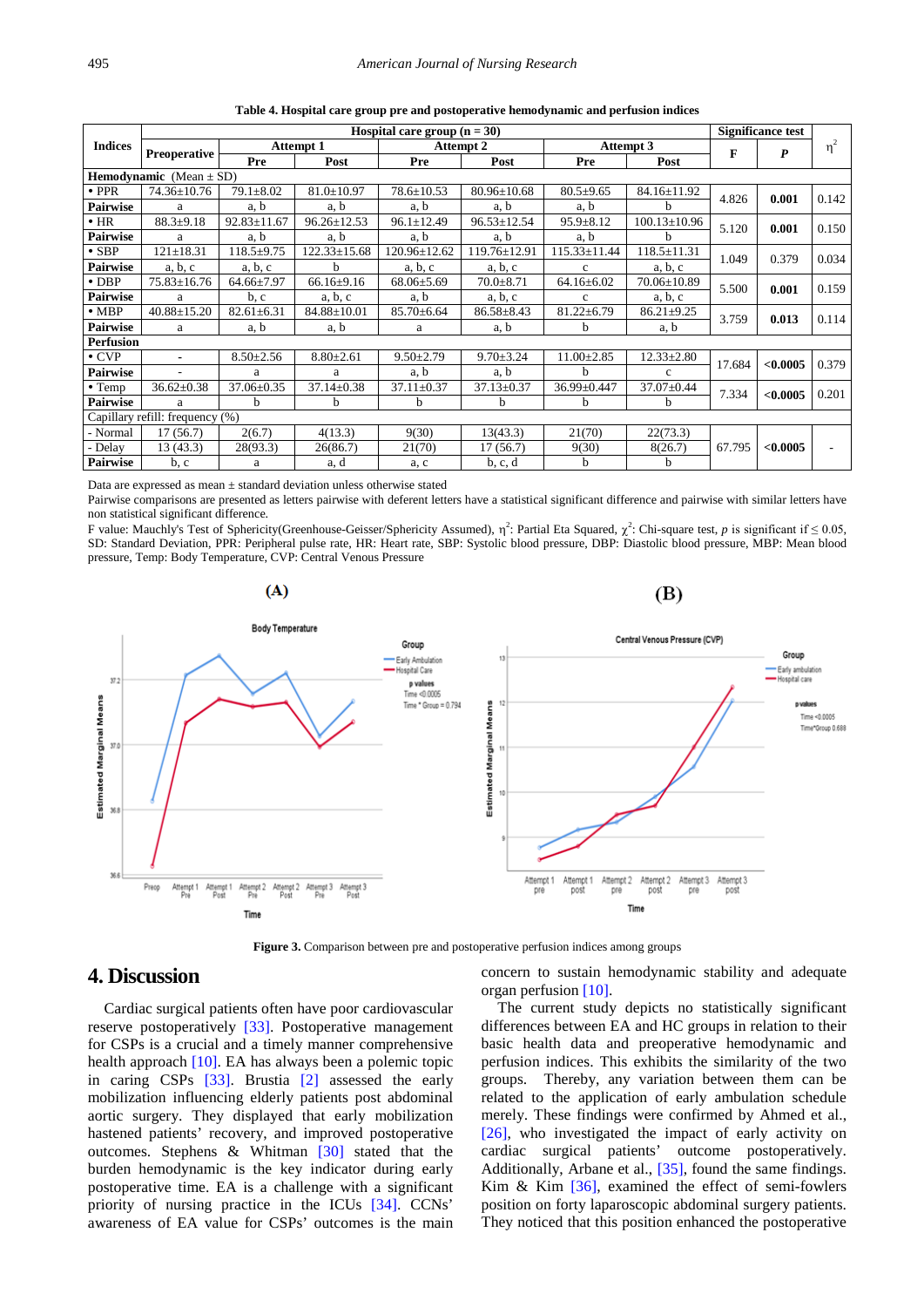recovery scores effectually with no association between hemodynamic parameters and patients' basic characteristics.

Our research findings illustrated that PP and heart rates were slightly increased in HC group than EA group with statistically significant differences over time. However, SBP, DBP and MAP were raised in the EA group than HC group with statistically significant differences in DBP and MAP over time and no statistically significant differences in SBP. One possible explanation for these findings could be due to increased oxygen demand [\[1\]](#page-7-0) during mobilization, activation of sympathetic nervous system [\[19\]](#page-7-16) and wound pain that can raise hemodynamic readings [\[16\].](#page-7-14) Our results are consistent with Camargo et al., [\[37\]](#page-7-29) and Younis & Ahmed [\[38\],](#page-8-0) who detected a significant increase in mean score of heart rate after passive exercise among mechanically ventilated patients. Additionally, Asgari et al., [\[23\]](#page-7-20) noticed a significant difference in heart rate during the first and third day of mobilization between the intervention and control groups. Also, the effect of ambulation on hemodynamic values among critically ill patients was studied by Stiller, Phillips, & Lambert [\[39\],](#page-8-1) who reported significant changes in heart rate with minor clinical importance after patients' ambulation.

On the contrary, El-Sayed **[\[25\]](#page-7-22)** and Ahmed et al., [\[26\],](#page-7-26) reported that the early activity group has significant increase in PP and heart rates postoperatively throughout the study period and in most hours for the control group. However, other investigators found no relation between heart rate readings and therapeutic positions [\[10\]](#page-7-8) or passive exercise [\[40\]](#page-8-2) of the studied patients. In the same view, previous and recent studies noted no significant change in heart rate in relation to critically ill patients' mobilizatio[n \[16,22,41\]](#page-7-14) or after large surgery [\[2\].](#page-7-1)

Our findings are supported by El-Sayed **[\[25\]](#page-7-22)** and Ahmed et al., [\[26\],](#page-7-26) who noted that SBP was significantly increased in the early activity group and decreased in the control group postoperatively, while DBP decreased only in the early activity group. Senduran et al., [\[16\],](#page-7-14) eminent increased SBP and MAP immediately after the second physiotherapy task among liver transplantation patients. Likewise, Camargo et al., [\[37\],](#page-7-29) noticed an elevation in SBP and DBP during the exercise sessions. Conversely, Stiller, Phillips, & Lambert [\[39\],](#page-8-1) reported significant changes in arterial blood pressure with minor clinical importance after patients' mobilization.

On the contrary, no significant changes in MAP readings were detected during passive exercise [\[37\]](#page-7-29) or patients' positioning [\[10\]](#page-7-8) or after mobilization of open aortic surgery patients [\[2\].](#page-7-1) Also, they reported that mobilization was feasible and safely achieved to critically ill patients. Moreover, Anchala [\[10\]](#page-7-8) and Burtin et al., **[\[40\]](#page-8-2)**, noticed no relation between SBP and DBP readings and exercise schedule with highly significant difference between the study group and control group.

The present study results depict that perfusion indices regarding CVP and body temperature were increased in EA and HC groups with minor raise among EA patients compared with HC patients. Despite most of EA patients return to their normal CR time rapidly but most of HC patients delayed. Moreover, all perfusion indices showed a statistical significance difference over time post-mobilization. These findings are consistent with El-Sayed **[\[25\]](#page-7-22)** and Ahmed et al., [\[26\],](#page-7-26) who reported an increase in CVP, body temperature values in experimental and control groups throughout the study period. However, the capillary refill time was delayed significantly in the control group postoperatively. Parallel to our current results, Camargo et al., [\[37\]](#page-7-29) and Genc, Koca & Gunerli [\[42\],](#page-8-3) found a significant raise in CVP readings between rest value and recovery period values after passive exercise sessions for mechanically ventilated patients.

On the contrary, Younis & Ahmed [\[38\],](#page-8-0) reported that no significant changes in the CVP mean values over their study phases. The same findings were stated by Adler & Malone [\[43\],](#page-8-4) who examined the hemodynamic response to early ambulation among critically ill patients.

Overall, the current study findings supported the allied studies that showed positive effect of EA on patients' hemodynamic and perfusion indices postoperatively. EA for CSPs is a safe, viable and easy nursing task. Thereby, the current results supported our research hypothesis that early ambulation attributes significant positive effect on patients' hemodynamic and perfusion indices post each ambulation attempt throughout the study period.

# **5. Conclusion**

The current study showed the positive effect of EA on CSPs' hemodynamic and perfusion indices postoperatively. Overall, the present findings are supported by other related studies that EA for CSPs is easy, applicable and safe nursing task that can improve the postoperative patients' outcomes. Thus, EA schedule should take a high priority in nursing care for CSPs. EA should be integrated in nursing courses. CCN should attend EA refreshing workshops periodically to enhance their awareness about the significance and benefits of EA for those patients outcome. Further research studies are required to investigate the long term effect and benefits of EA for cardiac surgical and critically ill patients. Additional studies are recommended to design EA algorithms for critically ill patients in different sittings.

#### **5.1. Limitations of the Study**

The patients enrolled in the study were from one unit in main Mansoura University hospitals that limits the generalization of the data. The findings of the current study was limited to short term duration that investigated the patients hemodynamic and perfusion indices after EA in the first surgical day. Each attempt had short duration that might hinder the assessment of patient's ambulation tolerance. Patients' pain level and intensity were not considered in the present study.

## **Acknowledgements**

I would like to acknowledge the cardiothoracic department and intensive care unit staff of main Mansoura University hospitals for their assistance and support to accomplish this research.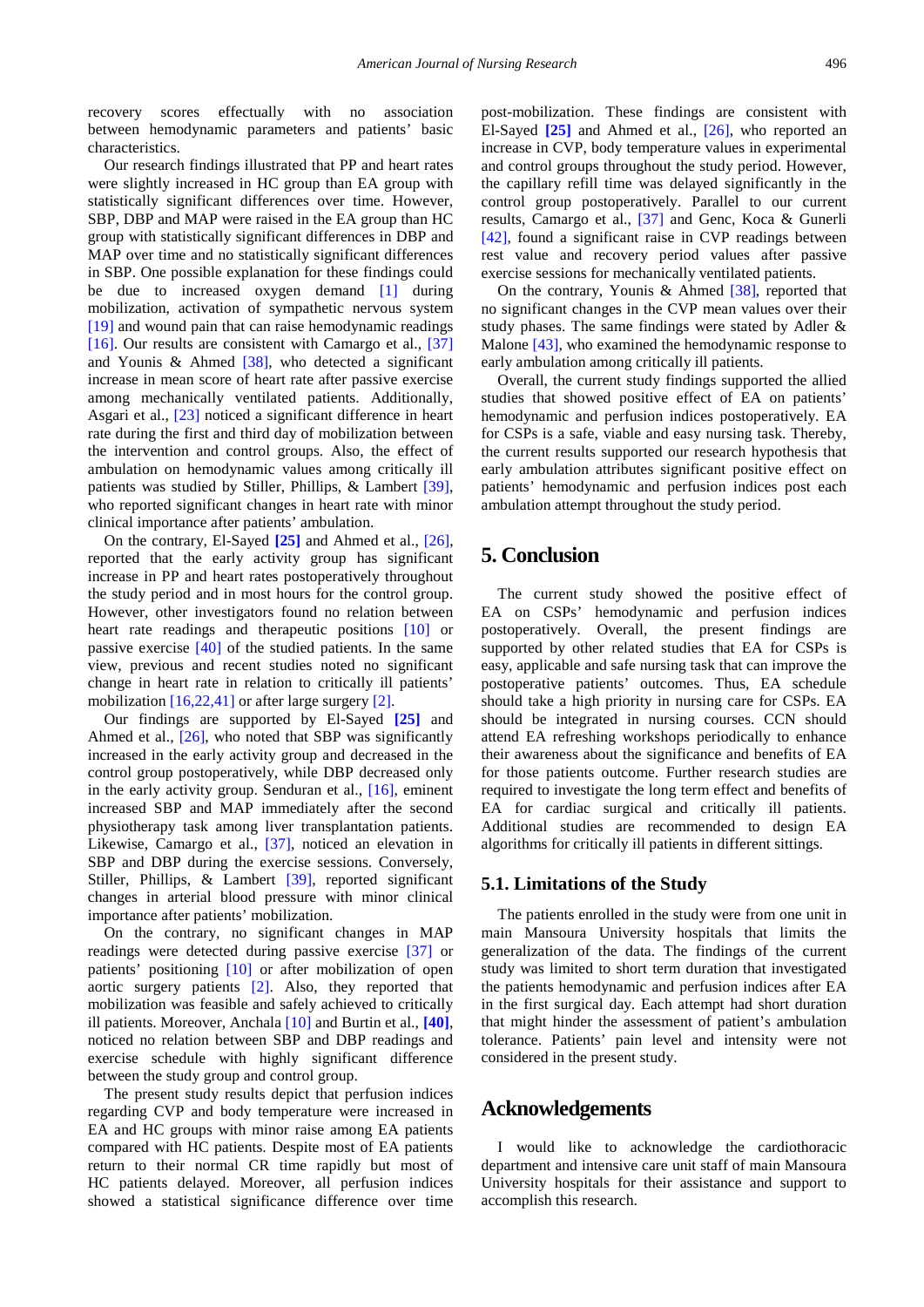# **Funding**

The author received no financial support for his research or publication of this paper from any funding institution.

# **Conflict of Interest**

No conflict of interest has been declared by the author.

# **References**

- <span id="page-7-0"></span>[1] Tariq, M. I., Khan, A. A., Khalid, Z., Farheen, H., Siddiqi, F. A., & Amjad, I. Effect of early 3 mets (metabolic equivalent of tasks) of physical activity on patient's outcome after cardiac surgery. *Journal of the College of Physicians and Surgeons Pakistan*. 27(8): 490-494. 2017.
- <span id="page-7-1"></span>[2] Brustia, P., Cassatella, R., Renghi, A., Gramaglia, L., Aronici, M., & Casella, F. Fast track pathways: early ambulation after open aortic surgery in elderly patients is not only safe but recommendable. *Clin Surg*. 2: 1407. 2018. http//www.avidscience.com.
- <span id="page-7-2"></span>[3] Herridge, M. S., Cheung, A. M., & Tansey, C. M. One year outcomes in survivors of acute respiratory distress syndrome. *N Engl Med.* 348: 683-693. 2003.
- <span id="page-7-3"></span>[4] Morris, P. E. Moving our critically ill patients: mobility barriers and benefits. *Crit Care Clin.* 23: 1-20. 2007.
- [5] Dowdy, D. W., Eid, M. P., & Dennison, G. R. Quality of life after acute respiratory distress syndrome: A meta-analysis. *Intensive Care Med*. 32: 1115-1124. 2006.
- <span id="page-7-4"></span>[6] Timmerman, R. A. A mobility protocol for critically ill adults. *Dimens Crit Care Nurs*. 26(5): 175-179. 2007.
- <span id="page-7-5"></span>[7] Morton, P. G., & Fontaine, D. K. *Critical care nursing: a holistic approach.* (11<sup>th</sup> edition). Lippincott Williams & Wilikins Co., Philadelphia. 2018.
- <span id="page-7-6"></span>[8] Farmanbar, R., Chinikar, M., Gozalian, M., Baghaie, M., Roshan, Z. A., & Moghadamnia, M. The effect of post coronary angiography bed-rest time on vascular complications. *J Tehran Univ Heart Center.* 3(4):225-8. 2008.
- <span id="page-7-7"></span>[9] Ashktorab, T., Neishaboory, M., Piranfar, M. A., & Alavi-Majd, H. Effects of bed rest on reduction after coronary angiography on local vascular complications and back pain. *Advanced in Nursing & Midwifery.* 18 (63):30-38. 2009.
- <span id="page-7-8"></span>[10] Anchala, A. M. A study to assess the effect of therapeutic positions on hemodynamic parameters among critically ill patients in the intensive care unit at Sri Ramachandra Medical Centre. *J Nurs Care.* 5(3):2-8. 2016.
- <span id="page-7-9"></span>[11] Van-Laar, C., TImman, S. T., & Noyez, L. Decreased physical activity is a predictor for a complicated recovery post cardiac surgery. *Health and Qual Life Outcomes*. 15(5):2-7. 2017.
- <span id="page-7-10"></span>[12] Shabani, R., Nikbakht, H., Nikoo, M. R., Cheragi, M., Hojatoleslami, S., Shirmohammadi, T., et al.. Effects of cardiac rehabilitation program on physical capacity, blood pressure, heart rate recovery and myocardial oxygen consumption in patients undergoing coronary artery bypass grafting. *Med Sci J Islamic Azad Univ Tech Med Branch*. 21(2):108-113. 2011.
- <span id="page-7-11"></span>[13] Medrinal, C., Combret, Y., Prieur, G., Quesada, A. R., Bonnevie, T., Gravier, F. E., et al. Effects of different early rehabilitation techniques on haemodynamic and metabolic parameters in sedated patients: protocol for a randomised, single-bind, cross-over trial. *BMJ Open Resp Res*. 3:e000173. 2016.
- <span id="page-7-12"></span>[14] Bourdin, G., Barbier, J., Burle, J. F., Durante, G., Passant, S., Vincent, B., et al. The feasibility of early physical activity in intensive care unit patients: A prospective observational one center study. *Respir Care.* 55(4):400-407. 2010.
- <span id="page-7-13"></span>[15] Şenduran, M., Genç, A., Akan, M., & Günerli, A. Effects of mobilization on hemodynamic and respiratory responses in critically ill patients. *Fizyoter Rehabil*. 23(1):3-9. 2012.
- <span id="page-7-14"></span>[16] Senduran, M., Yurdalan, S. U., Karadibak, D., and Gunerli, A. Haemodynamic effects of physiotherapy programme in intensive care unit after liver transplantation. *Disabil Rehabil*. 32(17): 1461-1466. 2010.
- [17] Genc, A., Ozyurek, S., Koca, U., & Gunerli, A. Respiratory and hemodynamic responses to mobilization of the critically ill obese patients. *Cardiopulmonary Physical Therapy Journal*. 23(1): 14-18. 2012.
- <span id="page-7-15"></span>[18] Cortes, O. L., Villar, J. C., Devereaux, P. J., and DiCenso, A. Early mobilization for patients following acute myocardiac infarction: a systematic review and meta-analysis of experimental studies. *Int J Nurs Stud*. 46(11): 1496-504. 2009.
- <span id="page-7-16"></span>[19] Moghadam, M. Y., Aminnejad, R., Azarfarin, R., Alikhani, R., Ziyaeifard, M., Beh, F. G., et al. Effects of early mobilization protocol on cognitive outcome after cardiac surgery. *Ann Anesth Crit Care*. 2(3):e63594. 2017.
- <span id="page-7-17"></span>[20] Hodgson, C. L., Capell, E., & Tipping, C. J. Early mobilization of patients in intensive care: organization, communication and safety factors that influence translation into clinical practice. *Critical Care*. 22(77): 1-7. 2018.
- <span id="page-7-18"></span>[21] Dafoe, S., Stiller, K., & Chapman, M. Staff perceptions of the barriers to mobilizing ICU patients. *Internet Journal of Allied Health Sciences and Practice*. 13(2): 1-13. 2015.
- <span id="page-7-19"></span>[22] Cassina, T., Putzu, A., Santambrogio, L., Villa, M., & Licker, M. J. Hemodynamic challenge to early mobilization after cardiac surgery: A pilot study. *Annals of Cardiac Anaesthesia*. 19(3): 425-432. 2016.
- <span id="page-7-20"></span>[23] Asgari, M. R., Jafarpoor, H., Soleimani, M., Ghorbani, R., Askandarian, R., & Jafaripour, I. Effects of early mobilization program on the heart rate and blood pressure of patients with myocardial infarction hospitalized at the coronary care unit. *Middle East J Rehabil Health*. 2(1): e24168. 2015.
- <span id="page-7-21"></span>[24] Kress, J. P. Clinical trials of early mobilization of critically ill patients. *Crit Care Med*. 37(10 s): S 442-7. 2009.
- <span id="page-7-22"></span>[25] El-Sayed, H. Effect of early activity on occurrence of postoperative cardiovascular complications after cardiac surgery. *Resuscitation*. Poster presentation. 84(1) S61. 2013.
- <span id="page-7-26"></span>[26] Ahmed, H. H., Ibrahim, Y. M., El Soussi, A. H., & Elsaid, M. M. The effect of early activity on patients' outcome after open heart surgery. *AJAIC*. 9(3): 34-43. 2006.
- [27] Cockram, J., Jenkins, S., & Clugston, R. Cardiovascular and respiratory responses to early ambulation and stair climbing following coronary artery surgery. *Physiother Theory Pract*; 15: 3-15. 1999.
- [28] Morris, P. E. Moving our critically ill patients: mobility barriers and benefits. *Crit Care Clin*. 23: 1-20. 2007.
- [29] Perme, C., & Chandrashekhar, R. Early mobility and walking program for patients in ICU, creating a standard for care. *American Journal of Critical Care.* 18(3): 212-221. 2009.
- <span id="page-7-24"></span>[30] Stephens, S. R., & Whitman, G. J. Postoperative critical care of the adult cardiac surgical patient. Part I: Routine postoperative care. *Crit Care Med*. 43(7): 1477-1497. 2015.
- [31] Stiller, K. Physiotherapy in Intensive care. Towards an evidencebased practice. *Chest*. 118(6):1801-13. 2000.
- [32] Torres, D.C., Santos, P. M., Reis, H. J., Paisani, D. M., & Chiavegato, L. D. Effectiveness of an early mobilization program on functional capacity after coronary artery bypass surgery: A randomized controlled trial protocol. *SAGE Open Medicine.* 4: 1-8. 2017.
- <span id="page-7-23"></span>[33] Moreno-Lacalle, R.C. Nurturing the seeds of evidence-based practice: Early ambulation among cardiac surgery patients. *International Journal of Evidence-Based Health care* (S19). 2016, University of Adelaide, Joanna Briggs Institute.
- <span id="page-7-25"></span>[34] Zafiropoulos B., Alison J., & McCarren B. Physiological responses to the early mobilization of the intubated, ventilated abdominal surgery patients, *Aust J Physiother.* 50:95–100. 2004.
- <span id="page-7-27"></span>[35] Arbane, G., Douiri, A., Hart, N., Hopkinson, N. S., Singh, S., Speed, C., et al. Effect of postoperative physical training on activity after curative surgery for non-small cell lung cancer: a multicentre randomized controlled trial. *Physiotherapy*. 100(2): 100-7. 2014.
- <span id="page-7-28"></span>[36] Kim A. H., & Kim, Y. K. The effect of semi-fowler's position on post-operative recovery in recovery room for patients with laparoscopic abdominal surgery. *Korean Journal of Adult Nursing*. 16(4): 566-574. 2004.
- <span id="page-7-29"></span>[37] Camargo, P. R., Fogaça-Kawaguchi, Y. M., Sayuri-Hirota, A., Fu, C., Tanaka, C., Caruso, P., et al. Very early passive cycling exercise in mechanically ventilated critically ill patients: Physiological and safety aspects - a case series. *PLoS ONE*. 8(9): e74182; 1-5. 2013.